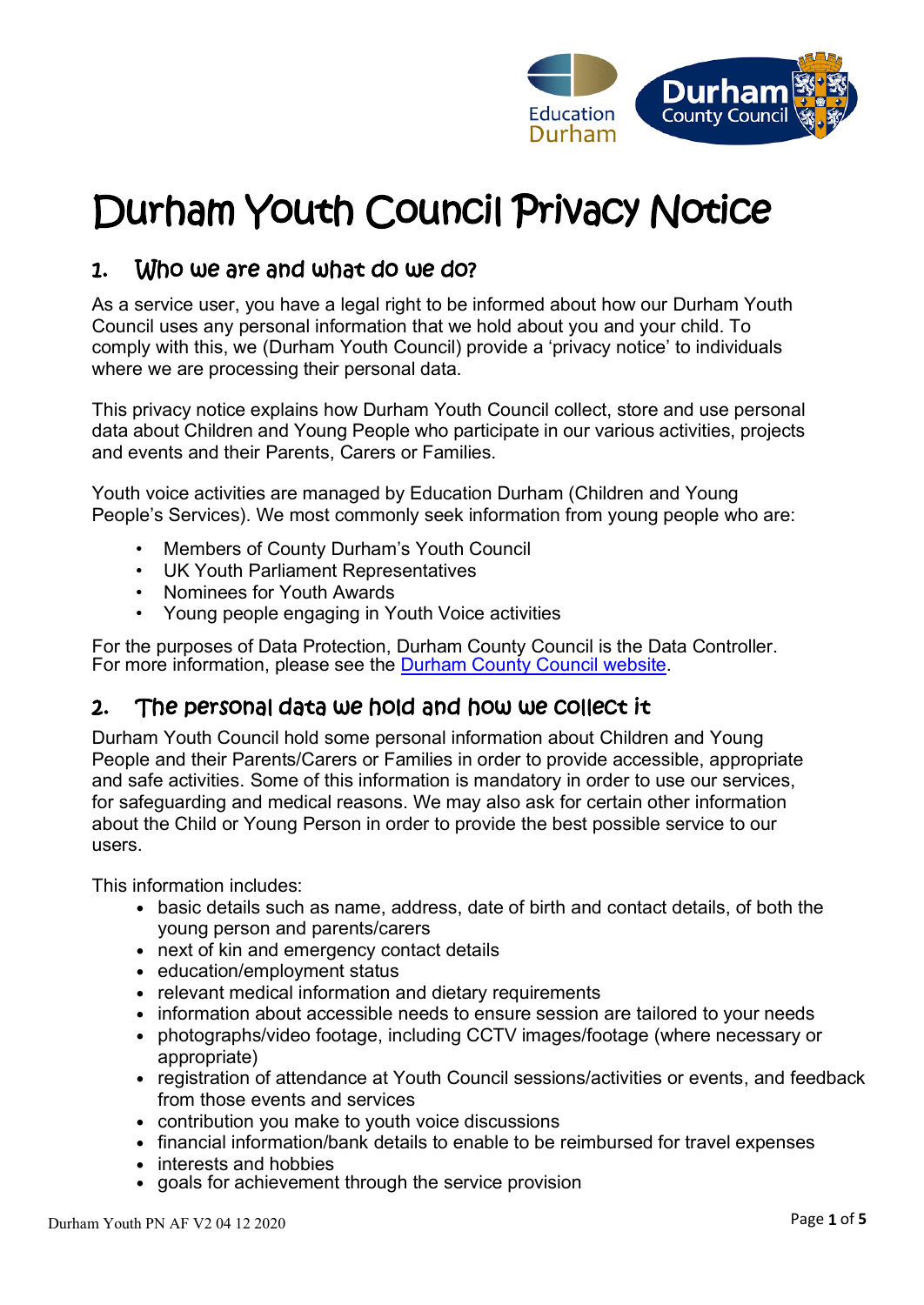• details about any care that is already being received (e.g. from local authority/other agencies)

We collect information about you in writing and verbally from:

- Young Person
- Parents/carers
- School / college staff (when appropriate)
- Other professionals (when appropriate)

We may collect the following special category data:

- Gender
- information about medical or health conditions and/or dietary requirements, including whether or not the Young Person has a disability or special need for which Durham Youth Council needs to make reasonable adjustments

We collect information in a number of ways:

- we collect most information when you complete the Durham Youth Council consent and application forms.
- additional information may be collected during the course of the engagement.

While in most cases you must provide the personal information we need to collect, there are some occasions when you can choose whether or not to provide the data.

We will always tell you if it's optional. If you must provide the data, we will explain what might happen if you don't.

#### 3. Our lawful basis for obtaining and using your personal data

To enable us to provide services to you, it is necessary for us to obtain and use your personal information. To do so we use the following legal basis for processing your information:

**Consent given:** you give consent to the processing of your personal data for purposes relating to youth council activities;

**Public task** processing is necessary for the performance of a task carried out in the public interest or in the exercise of official authority vested in the controller;

#### **For Special Category Data**

**Consent** - the data subject has given explicit consent to the processing of personal data for one or more specified purposes.

Permission to use your data, can be withdrawn at any time. We will make this clear when we ask for permission. Contact our Participation & Engagement Officer named below for instruction on how to go about withdrawing permission.

# 4. What is your personal information used for?

In some cases, Durham Youth Council needs to process data to ensure that it is complying with its legal obligations. For example, to comply with health and safety laws and safeguarding regulations.

Processing data allows Durham Youth Council to:

- get in touch with Parents/Carers when necessary
- manage the services we provide with and to support in this regard e.g. liaising about meeting times and venues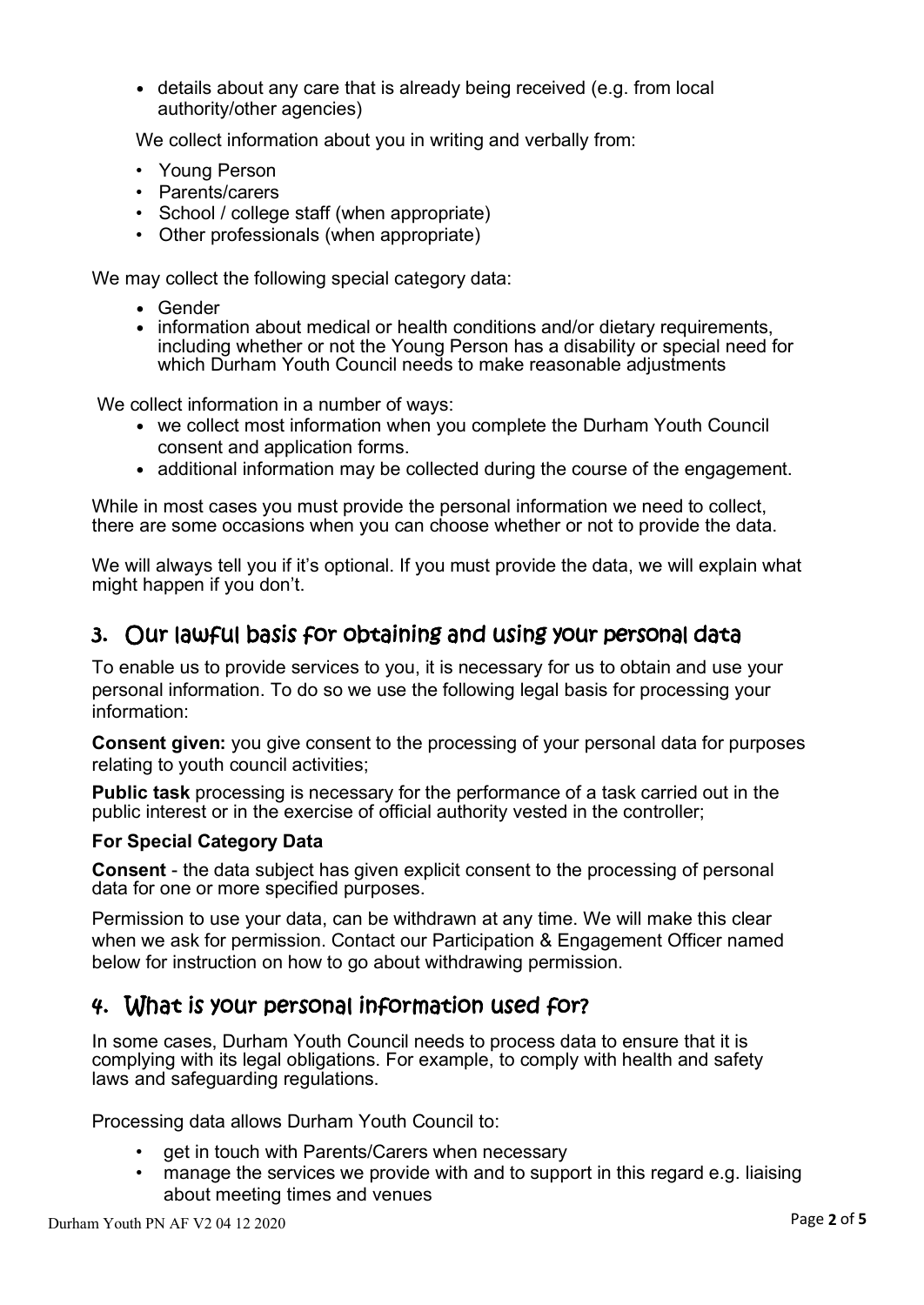- ensure that the information we hold about is kept up-to-date
- look after the wellbeing of Children and Young People participating in Durham Youth Council activities, projects and events.
- ensuring the welfare of Children, Young People and Staff through CCTV monitoring when necessary or appropriate.
- evaluate and improve services to ensure that the provision is fun, safe, of interest to the Children and Young People and of the highest standard.
- to participate in organised projects, trips or events.
- enable the Panel to process annual nominations for Youth Awards.
- enable the co-ordination and presentation of Youth Awards
- calculate and pay travelling expenses or other costs.
- promoting Durham Youth Council on our websites, in our newsletters and on our social media platforms (with consent).
- to undertake evaluations to influence future activities, projects and events.
- obtain occupational health advice, to ensure that it complies with duties in relation to individuals with disabilities and meet its obligations under health and safety law.
- comply with insurance requests.

# 5. Will your personal data be shared?

Durham Youth Council do not share personal information about you with anyone outside Durham Youth Council without consent, unless the law and our policies allow us to do so.

Sharing information may be required for us to meet our statutory duties or to provide you with relevant support. We may be legally obligated to disclose your details if required to by the police or for regulatory reasons.

Feedback we collect from Council Meetings and other Youth Voice activities will be anonymised for reasons of confidentiality unless your child chooses to present their own thoughts and opinions in a public forum.

In certain circumstances, this information may be shared even if the Child or Young Person is no longer accessing Durham Youth Council.

#### 6. How do we keep information secure?

The security of your personal information is important to us. The records we keep about you are secure and are confidential within the Council. The Council have a range of procedures, polices and systems to ensure that access to your records are controlled appropriately. The records are only seen by those who need the personal data so they can do their job.

Anyone who receives information from us is also under a legal duty to only use the information for the purposes agreed and keep the information secure and confidential.

# 7. How long do we keep your information?

After we deliver a service to you (your child), we must keep your information as a business record of what was delivered. The type of service you receive will determine how long we have to keep your information.

Our corporate retention guidelines show how long we keep information for different services.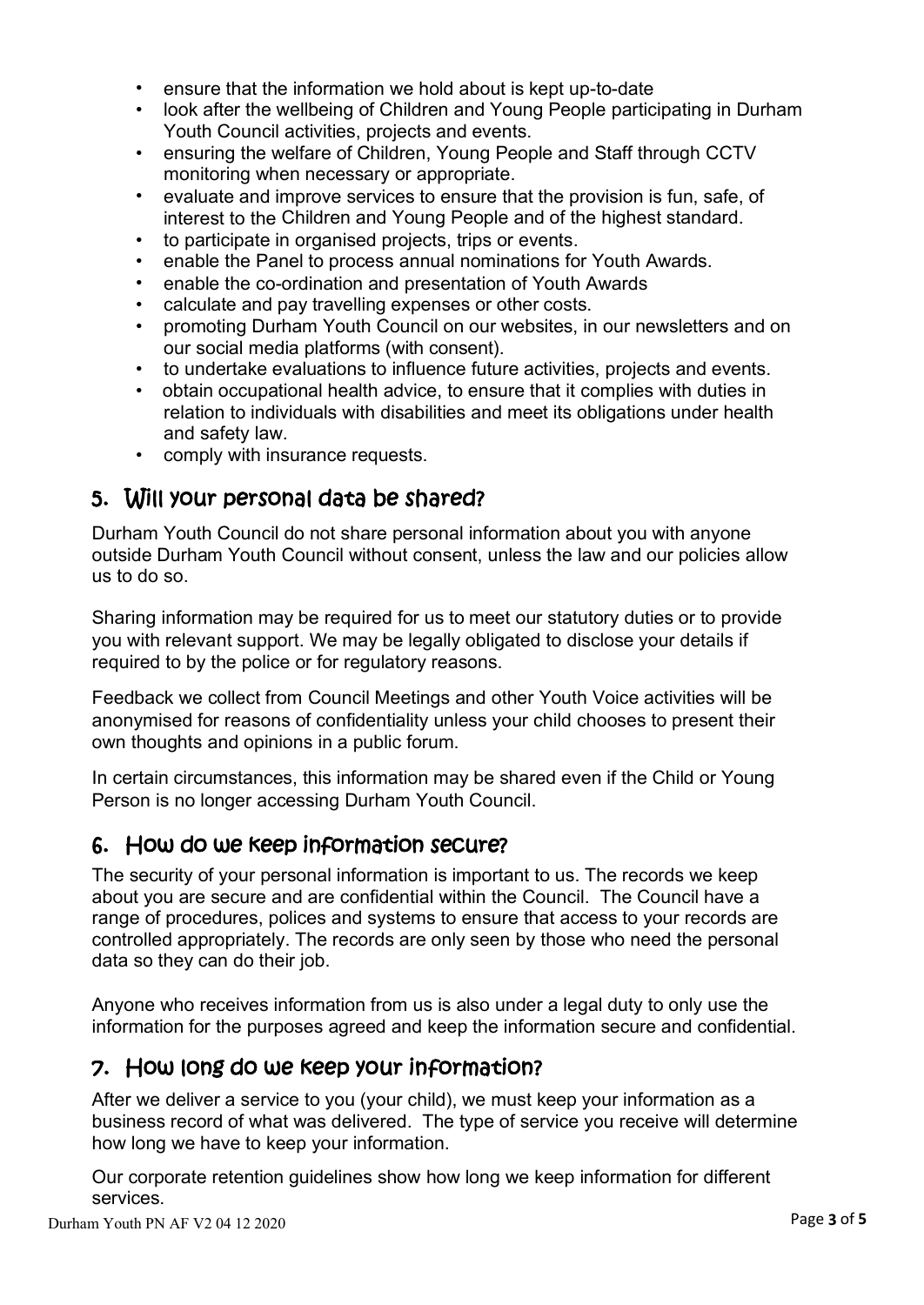- Personal information such as your name and contact details will be held for 5 years following the year that you finish engaging in youth voice activities.
- Youth council and other minutes will be held for 6 years and then offered to archives with the Durham County Record Office.
- Information about nominees for Youth Awards will be retained for 3 years

# 8. Marketing

At no time will your information be used or passed to others for marketing or sales purposes, or for any commercial use without your expressed consent.

# 9. Your rights

Your Information Rights are set out in the law. Subject to some legal exceptions, you have the right to:

- request a copy of the personal information the council holds about you
- have any inaccuracies corrected;
- have your personal data erased;
- place a restriction on our processing of your data:
- object to processing;

To exercise your rights, you can apply on line or download an application form from the [DCC website](http://teams.durham.gov.uk/sites/ace/performanceandplanning/IGG/teams.durham.gov.uksitesaceperformanceandplanningGDPR/Shared%20Documents/Privacy%20Notices/AHS/Final%20Versions/:%20http:/www.durham.gov.uk/inforights) or you can contact the data protection team at [inforights@durham.gov.uk](mailto:inforights@durham.gov.uk)

To learn more about these rights please see the [ICO website.](https://ico.org.uk/for-organisations/guide-to-the-general-data-protection-regulation-gdpr/individual-rights/)

#### 10. Contact us

If you have any queries about how we process your data or if you wish to withdraw your consent, please contact the Participation and Engagement Officer at [youthvoice@durham.gov.uk](mailto:youthvoice@durham.gov.uk)

Our Data Protection Officer (DPO) provides help and guidance to make sure we apply the best standards to protecting your personal information. If something goes wrong with your personal information, or you have questions about how we process your data, please contact our Data Protection Officer at [DPO@durham.gov.uk o](mailto:DPO@durham.gov.uk)r write to: DPO

Floor 4 Room 143-148, Durham County Council **Durham County Council** DH1 5UF

If we have not been able to deal with your query, you can also contact the Information Commissioner's Office:

Information Commissioner's Office Wycliffe House Water Lane, Wilmslow **Cheshire** SK9 5AF Telephone: 0303 123 1113 (local rate) or 01625 545 745